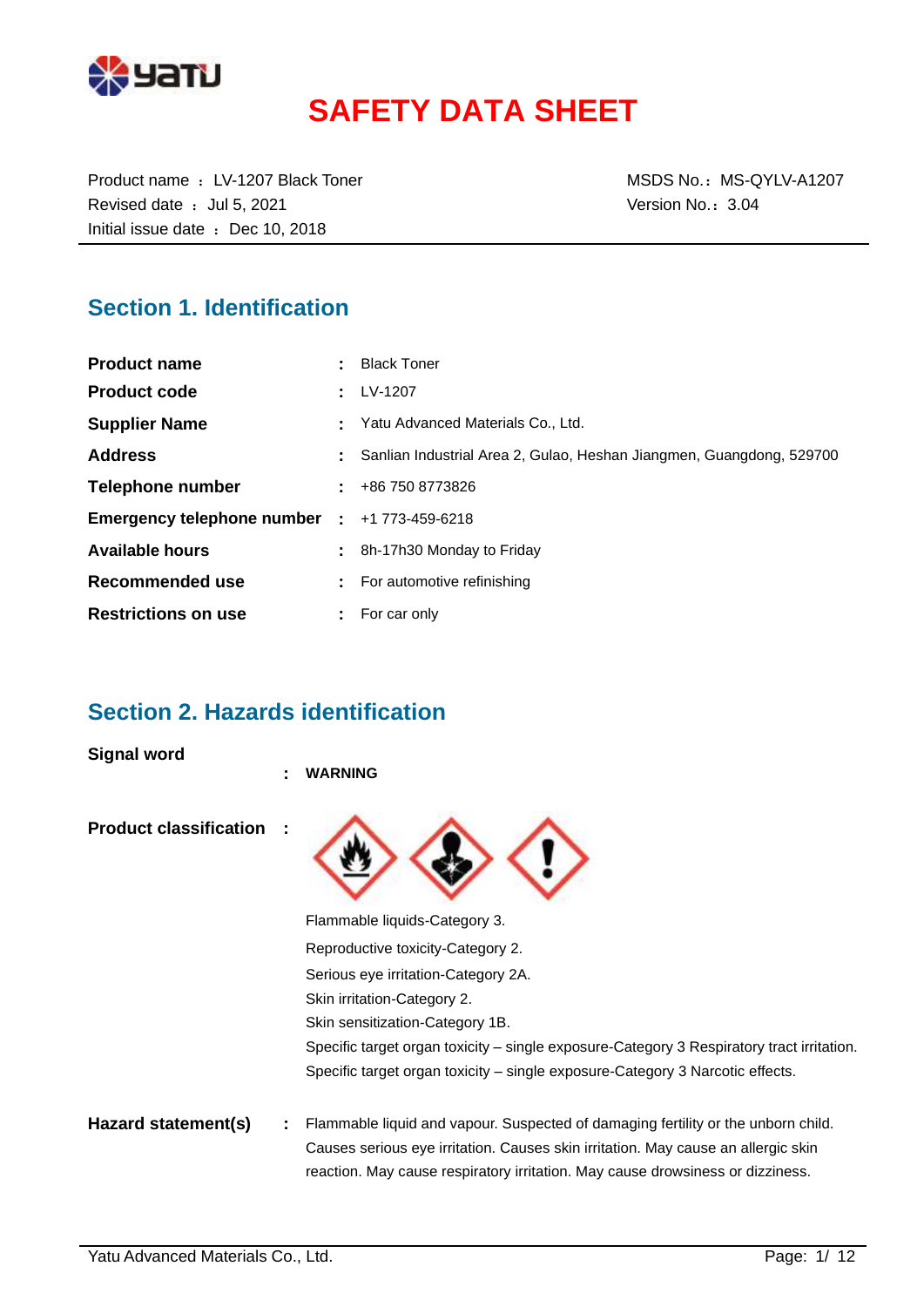#### **Precautionary statement(s)**

**Prevention:** Obtain special instructions before use. Do not handle until all safety precautions have been read and understood. Keep away from heat,hot surfaces, sparks, open flames and other ignition sources. No smoking. Keep container tightly closed. For large container, ground and bond container and receiving equipment. Use explosion-proof electrical, ventilating and lightning equipment. Use non-sparking tools. Take action to prevent static discharges. Avoid breathing mist, vapours, and spray. Wash hands thoroughly after handling and any other part of the body that may have been exposed to the product. Use only outdoors or in a well-ventilated area. Wear protective gloves, protective clothing, eye and face protection. Contaminated work clothing should not be allowed out of the workplace.

**Response:** In case of fire: Use an appropriate extinguisher. IF ON SKIN (or hair): Take off immediately all contaminated clothing and wash it beforereuse. Rinse skin with water or shower. If skin irritation or a rash occurs: Get medical advice.IF IN EYES: Rinse cautiously with water for severalminutes. Remove contact lenses if present and easy to do. Continue rinsing. If eye irritation persists: Get medical advice. IF INHALED: Remove personto fresh air and keep comfortable for breathing. Call a POISON CENTER ou doctor if you feel unwell. IF exposed or concerned: Get medical advice.

**Storage:** Store in a well ventilated place. Keep container tightly closed. Keep cool. Store locked up.

**Disposal:** Dispose of contents/container in accordance with local, regional, national and/or international regulations in force.

**Other hazards:** Moderately toxic by intravenous, intraperitoneal route and subcutaneous routes.

See toxicological information, section 11.

## **Section 3. Composition/information on ingredients**

|     | Substance/mixture                   | Mixture                                        |                     |
|-----|-------------------------------------|------------------------------------------------|---------------------|
| No. | CAS No.<br>Common name and synonyms |                                                | Concentration (W/W) |
|     | $98 - 56 - 6$                       | para-Chlorobenzotrifluoride                    | 27.7                |
| 2   | 67-64-1                             | Acetone                                        | 11.2                |
| 3   | 9004-36-8                           | Cellulose acetate butyrate                     | 6                   |
| 4   | 79-20-9                             | Methyl acetate                                 | 3.5                 |
| 5   | 1330-20-7                           | Xylenes (mix isomers o,m,p, and ethyl benzene) | 3.3                 |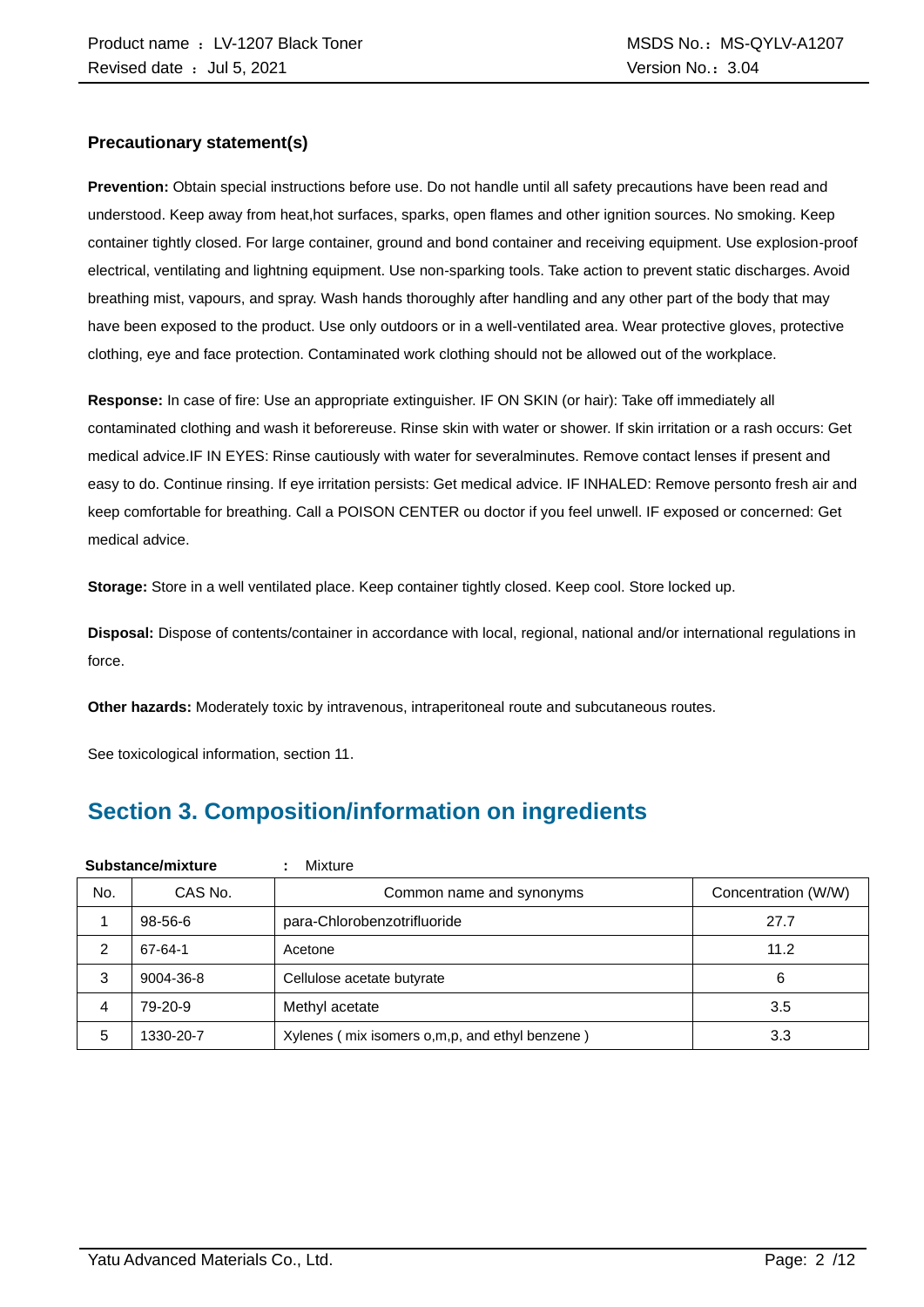### **Section 4. First aid measures**

**If swallowed, irritation, any type of overexposure or symptoms of overexposure occur during use of the product or persists after use, immediately contact a POISON CENTER, an EMERGENCY ROOM or a PHYSICIAN; ensure that the product safety data sheet is available.**

**Eye contact:** Check for and remove any contact lenses. Immediately flush eyes with plenty of water for at least 15 minutes, occasionally lifting theupper and lower eyelids. Get medical attention immediately.

**Skin contact:** In case of contact, immediately flush skin with plenty of water for at least 15 minutes while removing contaminated clothing and shoes.Wash clothing before reuse. Clean shoes thoroughly before reuse. Get medical attention immediately.

**Inhalation:** Move exposed person to fresh air. Keep this person warm and lying down. Loosen tight clothing such as a collar, tie, belt or waistband. Ifnot breathing, if breathing is irregular or if respiratory arrest occurs, provide artificial respiration or oxygen by trained personnel. Get medical attention immediately.

**Ingestion:** Wash out mouth with water. Do not induce vomiting unless directed to do so by medical personnel. Never give anything by mouth to anunconscious person. Get medical attention immediately.

**Symptoms:** This product is irritating to skin, eyes, respiratory and digestive tracts. The severity of symptoms can vary depending on the exposureconditions (contact time, product concentration, etc.). The worker may also develop cutaneous hypersensitivity. Cough, breathing pain, eye redness. Redness, flaking and cracking of the skin. Inhalation of high concentrations may cause headache, nausea, vomiting, dizziness, incoordination, confusion, stupor, drowsiness and death.

**Effects (acute or delayed):** This product is a serious irritant that may cause reversible damages to the cornea. May cause skin sensitization. Maycause skin irritation. Following repeated or prolonged contact, it has a degreasing effect on the skin. Can cause depression of the central nervous system. May cause kidney damage. Inhalation of high concentrations vapors can cause narcotic effect. Studies suggest the possibility of an increase in congenital malformations.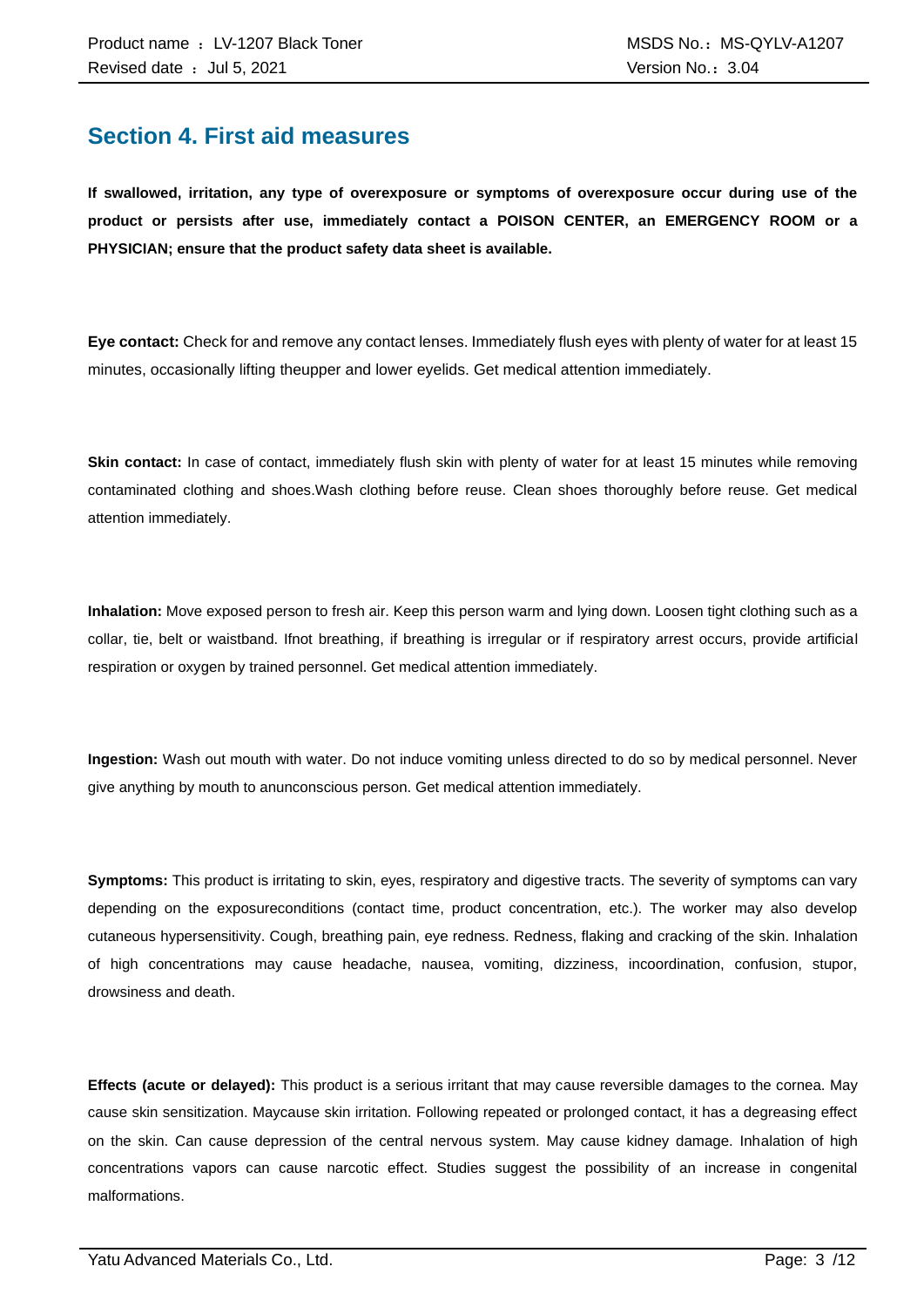**Immediate medical attention and special treatment:** No specific treatment. Treat symptomatically. Contact poison treatment specialist immediatelyif large quantities have been ingested or inhaled.

### **Section 5. Fire-fighting measures**

**Suitable extinguishing media:** Use dry chemical, CO<sub>2</sub>, water spray (fog) or foam.

**Unsuitable extinguishing media:** Jets of water can facilitate the spread of fire.

**Specific hazards arising from the hazardous product:** Flammable. Vapors may form explosive mixtures with air. The vapors are heavier than airand may travel to an ignition source.

**Hazardous combustion products:** Carbon monoxide and dioxide. Aldehydes. Carboxylic acids.

**Special protective equipment and precautions for fire-fighters:** Fire-fighters should wear appropriate protective equipment and self-containedbreathing apparatus (SCBA) with a full face-piece operated in positive pressure mode.

### **Section 6. Accidental release measures**

**Personal precautions:** No action shall be taken involving any personal risk or without suitable training. Evacuate surrounding areas. Keepunnecessary and unprotected personnel from entering. Do not touch or walk through spilled material. Shut off all ignition sources. No flares, smoking or flames in hazard area. Avoid breathing vapor or mist. Provide adequate ventilation. Wear appropriate respirator when ventilation is inadequate. Put on appropriate personal protective equipment (see Section 8).

**Protective equipment and emergency procedures:** Avoid dispersal of spilled material and runoff and contact with soil, waterways, drains andsewers. Inform the relevant authorities if the product has caused environmental pollution (sewers, waterways, soil or air).

**Methods and materials for containment and cleaning up:** Stop leak if without risk. Move containers from spill area. Dilute with water and mop up ifwater-soluble. Alternatively, or if water-insoluble, absorb with an inert dry material and place in an appropriate waste disposal container. Use spark-proof tools and explosionproof equipment. Dispose of via a licensed waste disposal contractor.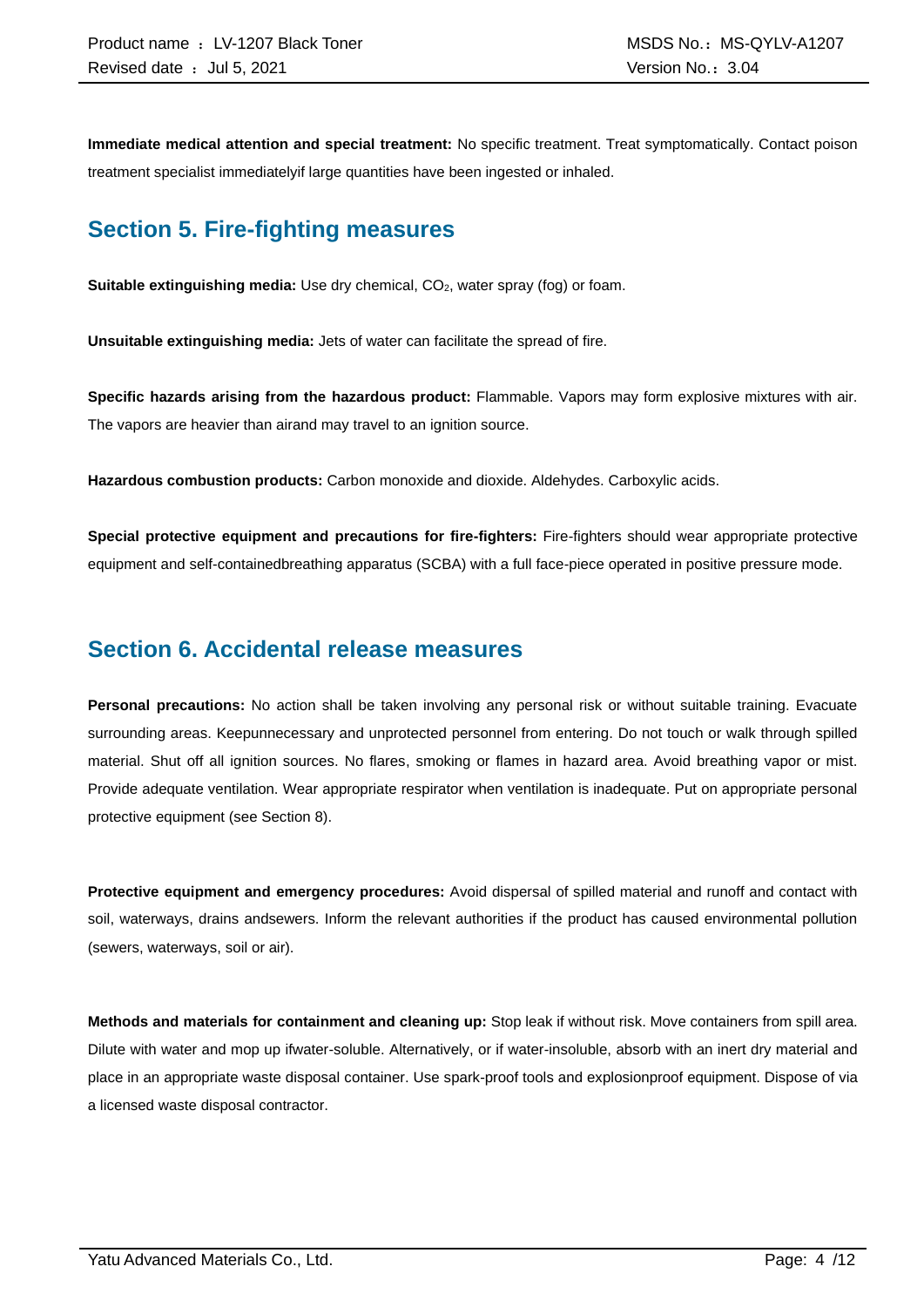### **Section 7. Handling and storage**

**Precautions for safe handling:** Put on appropriate personal protective equipment (see Section 8). Eating, drinking and smoking should be prohibitedin areas where this material is handled, stored and processed. Workers should wash hands and face before eating, drinking and smoking. Remove contaminated clothing and protective equipment before entering eating areas. Avoid exposure - obtain special instructions before use. Avoid contact with eyes, skin and clothing. Do not ingest. Avoid breathing vapor or mist. Use only with adequate ventilation. Wear appropriate respirator when ventilation is inadequate. Do not enter storage areas and confined spaces unless adequately ventilated. Keep in the original container or an approved alternative made from a compatible material, kept tightly closed when not in use. Store and use away from heat, sparks, open flame or any other ignition source. Use explosion-proof electrical (ventilating, lighting and material handling) equipment. Use non-sparking tools. Take precautionary measures against electrostatic discharges. To avoid fire or explosion, dissipate static electricity during transfer by grounding and bonding containers and equipment before transferring material. Empty containers retain product residue and can be hazardous. Do not reuse container.

**Conditions for safe storage:** Store in accordance with local regulations. Store in a segregated and approved area. Store in original containerprotected from direct sunlight in a dry, cool and well-ventilated area, away from incompatible materials (see section 10) and food and drink. Eliminate all ignition sources. Separate from oxidizing materials. Keep container tightly closed and sealed until ready for use. Containers that have been opened must be carefully resealed and kept upright to prevent leakage. Do not store in unlabeled containers. Use appropriate containment to avoid environmental contamination.

**Incompatibility:** Strong oxidizing agents. Chlorinated products. Oxidizers. Strong bases and Ammonia.

| No. | CAS No.   | Common name and synonyms                         | IDHL $mq/m3$  | TWA mg/m $3$  | STEL mg/ $m3$ | CEIL mg/m <sup>3</sup> |
|-----|-----------|--------------------------------------------------|---------------|---------------|---------------|------------------------|
|     | 98-56-6   | para-Chlorobenzotrifluoride                      | Not available | Not available | Not available | Not available          |
|     | 67-64-1   | Acetone                                          | 5938          | 1190          | 2380          | Not available          |
|     | 9004-36-8 | Cellulose acetate butyrate                       | Not available | Not available | Not available | Not available          |
| 4   | 79-20-9   | Methyl acetate                                   | 3100          | 606           | 757           | Not available          |
| 5   | 1330-20-7 | Xylenes (mix isomers o, m, p, and ethyl benzene) | 900           | 434           | 651           | Not available          |

### **Section 8. Exposure controls/personal protection**

IDHL: Immediately Dangerous to Life or Health Concentrations

TWA : Time Weighted Average

STEL: Short -Term Exposure Limit

CEIL: Ceiling Limit

**Appropriate engineering controls:** Use only with adequate ventilation. Use process enclosures, local exhaust ventilation or other engineeringcontrols to keep worker exposure to airborne contaminants below any recommended or statutory limits. The engineering controls also need to keep gas, vapor or dust concentrations below any lower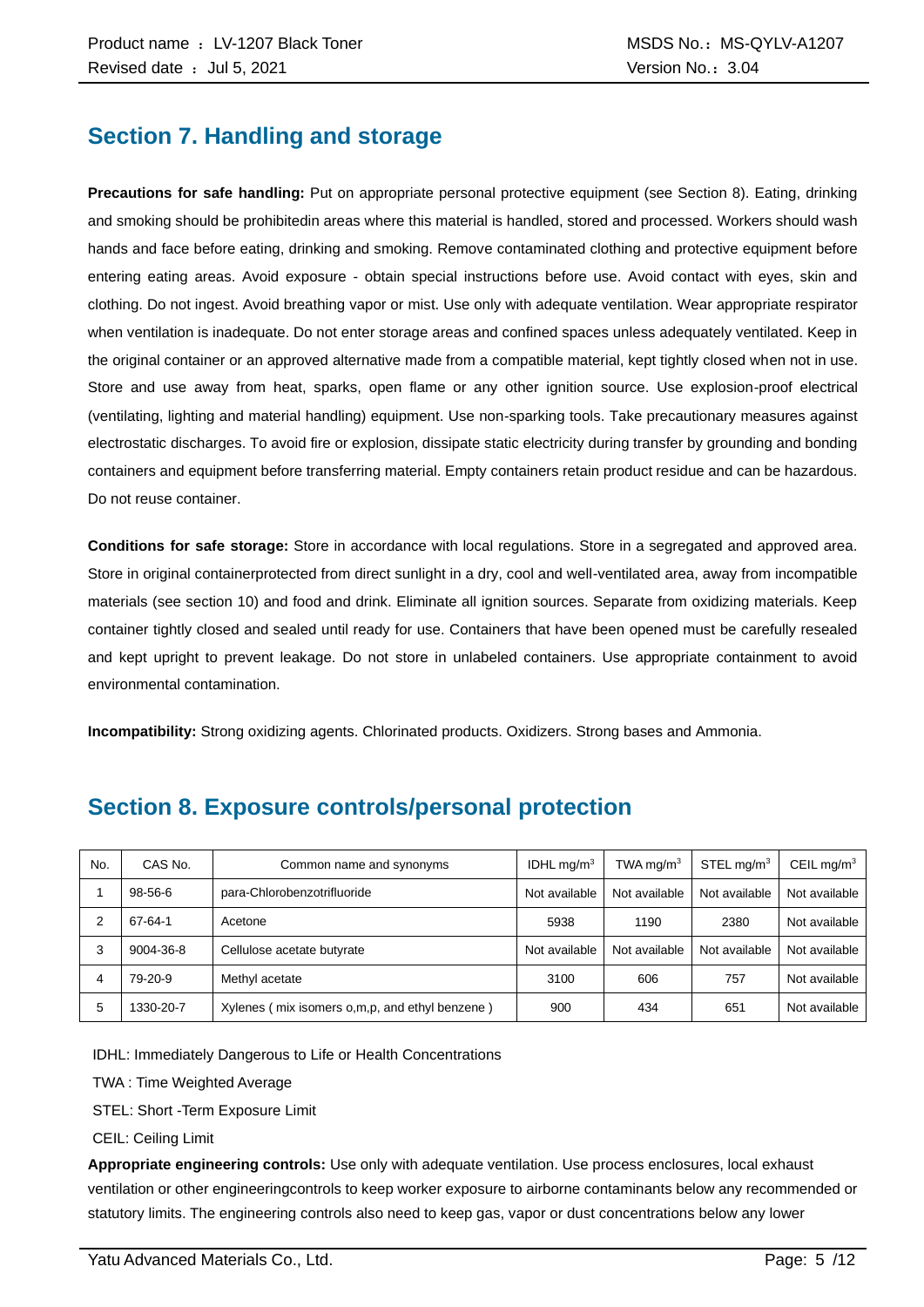explosive limits. Use explosion-proof ventilation equipment.

**Individual protection measures:** Wash hands, forearms and face thoroughly after handling chemical products, before eating, smoking and using thelavatory and at the end of the working period. Appropriate techniques should be used to remove potentially contaminated clothing. Wash contaminated clothing before reusing. Ensure that eyewash stations and safety showers are close to the workstation location.

**Eyes:** DO NOT WEAR CONTACT LENSES Wear anti-splash safety goggles.

**Hands:** Chemical-resistant, impervious gloves complying with an approved standard should be worn at all times when handling chemical products if arisk assessment indicates this is necessary. Considering the parameters specified by the glove manufacturer, check during use that the gloves are still retaining their protective properties.

**Respiratory:** If workers are exposed to concentrations above the exposure limit, they must use appropriate, certified respirators. Use a properly fitted,air-purifying or air-fed respirator complying with an approved standard if a risk assessment indicates this is necessary. Respirator selection must be based on known or anticipated exposure levels, the hazards of the product and the safe working limits of the selected respirator.

**Others:** Wear protective clothing with long sleeves and appropriate safety shoes at all times.

### **Section 9. Physical and chemical properties**

| <b>Physical state</b>                          | ÷                         | Liquid                                    |
|------------------------------------------------|---------------------------|-------------------------------------------|
| <b>Colour</b>                                  | ٠                         | <b>Black Toner</b>                        |
| Odour                                          | ÷                         | Solvent                                   |
| <b>Odour threshold</b>                         |                           | Not available                             |
| рH                                             | t                         | Not available                             |
| <b>Melting/Freezing point</b>                  | $\overline{\mathbb{Z}}$ . | $-34$ °C (-29.2 °F)                       |
| Initial boiling point/boiling range            | t.                        | >60 °C (140 °F)                           |
| Flash point (closed cup)                       | ř.                        | 28°C (82.4°F)                             |
| Lower flammable/explosive limit                | È.                        | 2.5% at 25 °C                             |
| Upper flammable/explosive limit                | ÷.                        | 12.8% at 25 °C                            |
| <b>Auto-ignition temperature</b>               | ÷.                        | >400 °C (752 °F)                          |
| <b>Evaporation rate</b>                        | t                         | Not available                             |
| Vapor pressure                                 |                           | Not available                             |
| <b>Vapor density</b>                           | ÷                         | $> 1$ (air=1)                             |
| <b>Specific gravity</b>                        | Ē.                        | 1.070 kg/L at 20 $^{\circ}$ C (water = 1) |
| Solubility in water                            | ٠                         | Insoluble                                 |
| <b>Partition coefficient - n-octanol/water</b> | Ē.                        | Not available                             |
| <b>Decomposition temperature</b>               |                           | >150 °C (302 °F)                          |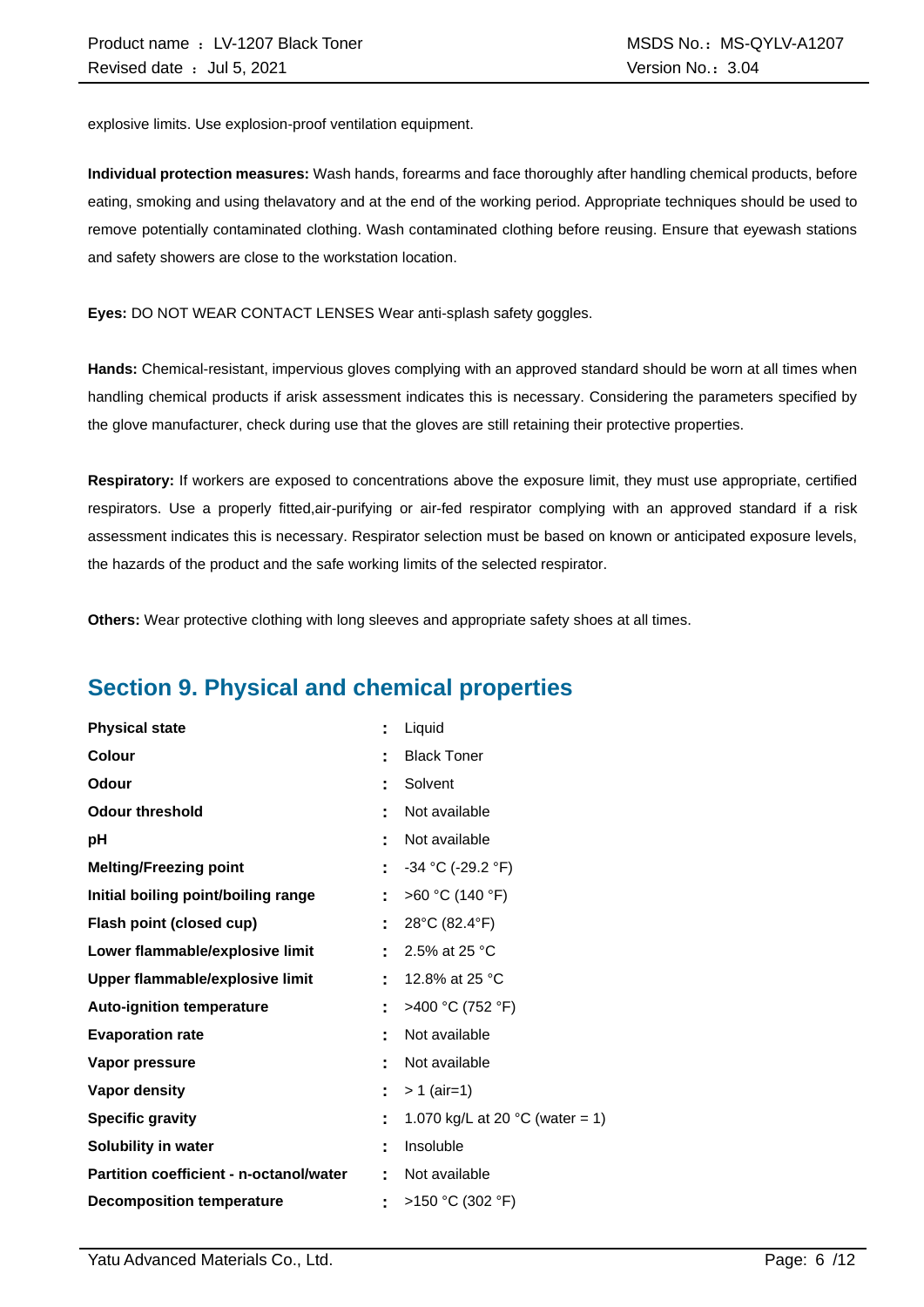| <b>Kinematic viscosity</b>        | $\therefore$ >20.5 mm <sup>2</sup> /s (at 40 °C) |
|-----------------------------------|--------------------------------------------------|
| <b>Regulatory VOC (use state)</b> | : 1.750-1.833 lbs/gal mir                        |

**Regulator:** 1.750-1.833 lbs/gal minus water and exempt solvents

### **Section 10. Stability and reactivity**

**Reactivity:** Stable under recommended conditions of storage and handling.

**Chemical stability:** The product is chemically stable under normal conditions of use.

**Possibility of hazardous reactions:** No dangerous or polymerization reactions will not occur under normal conditions of use. Danger of explosionwhen heated.

**Conditions to avoid:** Avoid electrical discharge. Keep away from sources of ignition, open flames and sparks, Keep away from incompatible products.

**Incompatible materials:** This product can attack certain types of plastic, rubber or coatings.

**Hazardous decomposition products:** Carbon monoxide and dioxide. Aldehydes. Carboxylic acids.

### **Section 11. Toxicological information**

| No. | CAS No.   | Common name and synonyms                            | $(1)$ LD<br>oral | $(2)$ LD<br>skin | $(3)$ LD<br>skin | $(4)$ LC<br>gases       | $(5)$ LC<br>vapors | $(6)$ LC<br>dusts-mist |
|-----|-----------|-----------------------------------------------------|------------------|------------------|------------------|-------------------------|--------------------|------------------------|
| 1   | 98-56-6   | para-Chlorobenzotrifluoride                         | 13000            | Not<br>available | 3300             | <b>Not</b><br>available | 22.00              | >5.00                  |
| 2   | 67-64-1   | Acetone                                             | 5800             | >15800           | >15800           | Not<br>available        | 71.25              | > 5.00                 |
| 3   | 9004-36-8 | Cellulose acetate butyrate                          | 500              | 1100             | 1100             | <b>Not</b><br>available | Not<br>available   | >5.00                  |
| 4   | 79-20-9   | Methyl acetate                                      | 6482             | $>$ 2000         | >2000            | Not<br>available        | >48.48             | > 5.00                 |
| 5   | 1330-20-7 | Xylenes<br>mix isomers o,m,p,<br>and ethyl benzene) | 3523             | Not<br>available | 4325             | Not<br>available        | 21.71              | $>$ 5.00               |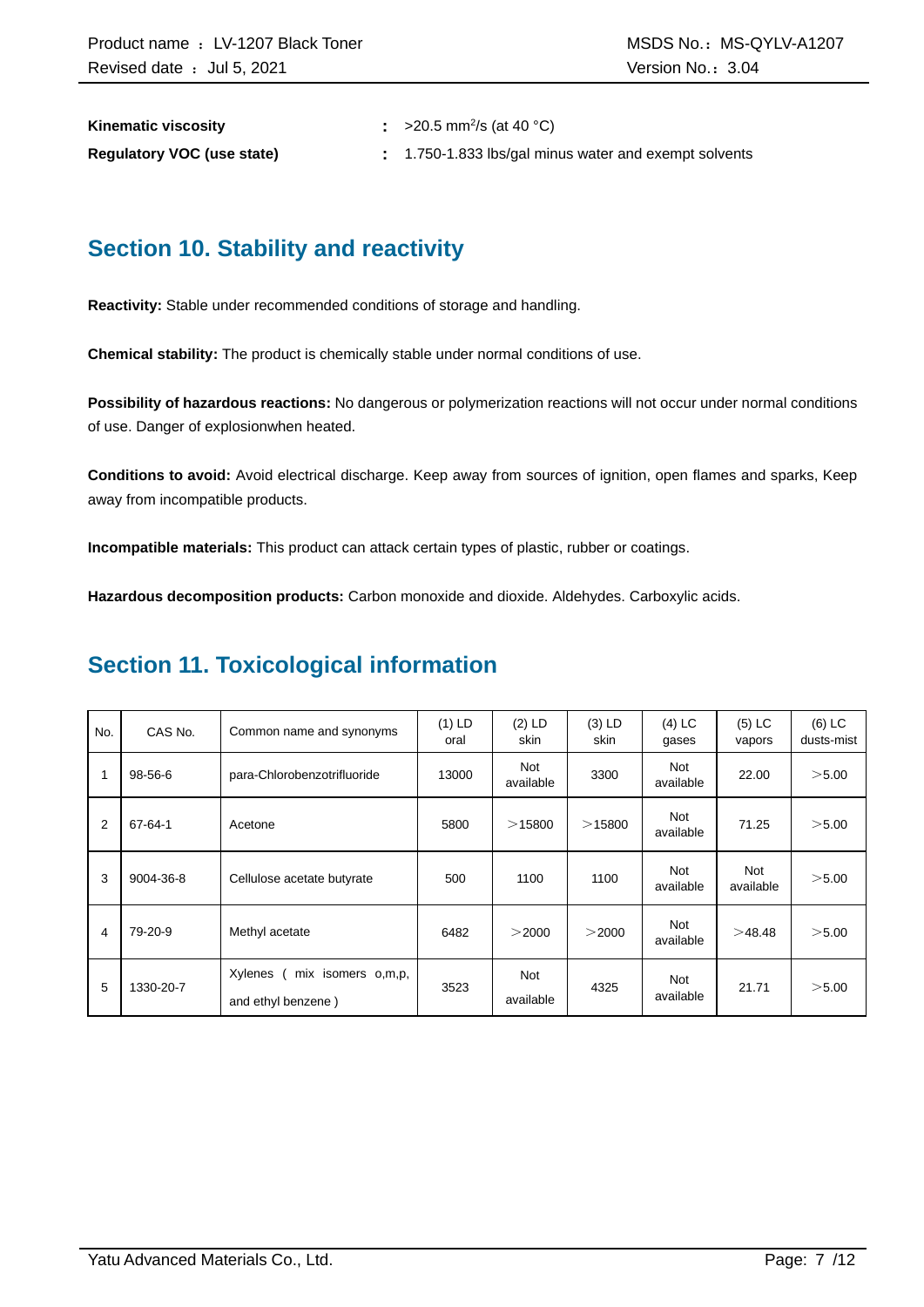- (1) LD<sub>50</sub> oral mg/kg
- $(2)$  LD<sub>50</sub> skin mg/kg
- (3) LD<sub>50</sub> skin mg/kg
- $(4)$  LC<sub>50</sub> inhalationppmV 4h gases
- (5) LC<sup>50</sup> inhalation mg/l 4h vapors
- (6)  $LC_{50}$  inhalation mg/l 4h dusts-mist

**Routes of exposure:** This product is absorbed through the respiratory tract, skin and gastrointestinal tract.

**Symptoms:** This product is irritating to skin, eyes, respiratory and digestive tracts. The severity of symptoms can vary depending on the exposureconditions (contact time, product concentration, etc.). The worker may also develop cutaneous hypersensitivity. Cough, breathing pain, eye redness. Redness, flaking and cracking of the skin. Inhalation of high concentrations may cause headache, nausea, vomiting, dizziness, incoordination, confusion, stupor, drowsiness and death.

**Delayed and immediate effects:** This product is a serious irritant that may cause reversible damages to the cornea. May cause skin sensitization.May cause skin irritation. Following repeated or prolonged contact, it has a degreasing effect on the skin. Can cause depression of the central nervous system. May cause kidney damage. Inhalation of high concentrations vapors can cause narcotic effect. Studies suggest the possibility of an increase in congenital malformations.

| No. | CAS No.   | Common name and<br>synonyms                       | <b>IARC</b>   | <b>ACGIH</b>   | Mutagenicity                                                                 | Effect on reproduction                                                                            |
|-----|-----------|---------------------------------------------------|---------------|----------------|------------------------------------------------------------------------------|---------------------------------------------------------------------------------------------------|
|     | 98-56-6   | para-Chlorobenzotrifluoride                       | 4             | A <sub>5</sub> | The data do not allow for an<br>adequate assessment of<br>mutagenic effects. | Not available                                                                                     |
| 2   | 67-64-1   | Acetone                                           | Not available | A <sub>4</sub> | No effects shown.                                                            | The data do not allow for an<br>adequate evaluation of the<br>effects on reproduction.            |
| 3   | 9004-36-8 | Cellulose acetate butyrate                        | 4             | A <sub>5</sub> | Not available                                                                | Not available                                                                                     |
| 4   | 79-20-9   | Methyl acetate                                    | 4             | A <sub>5</sub> | The data do not allow for an<br>adequate assessment of<br>mutagenic effects. | Not available                                                                                     |
| 5   | 1330-20-7 | Xylenes (mix isomers<br>o,m,p, and ethyl benzene) | 3             | A <sub>4</sub> | The data do not allow for an<br>adequate assessment of<br>mutagenic effects. | It has an embryotoxic and/or<br>fetotoxic in animals. It can<br>cause sperm damage in<br>animals. |

#### **Cancer classification under IARC (International Agency for Research on Cancer)**

Group 1: carcinogenic to humans.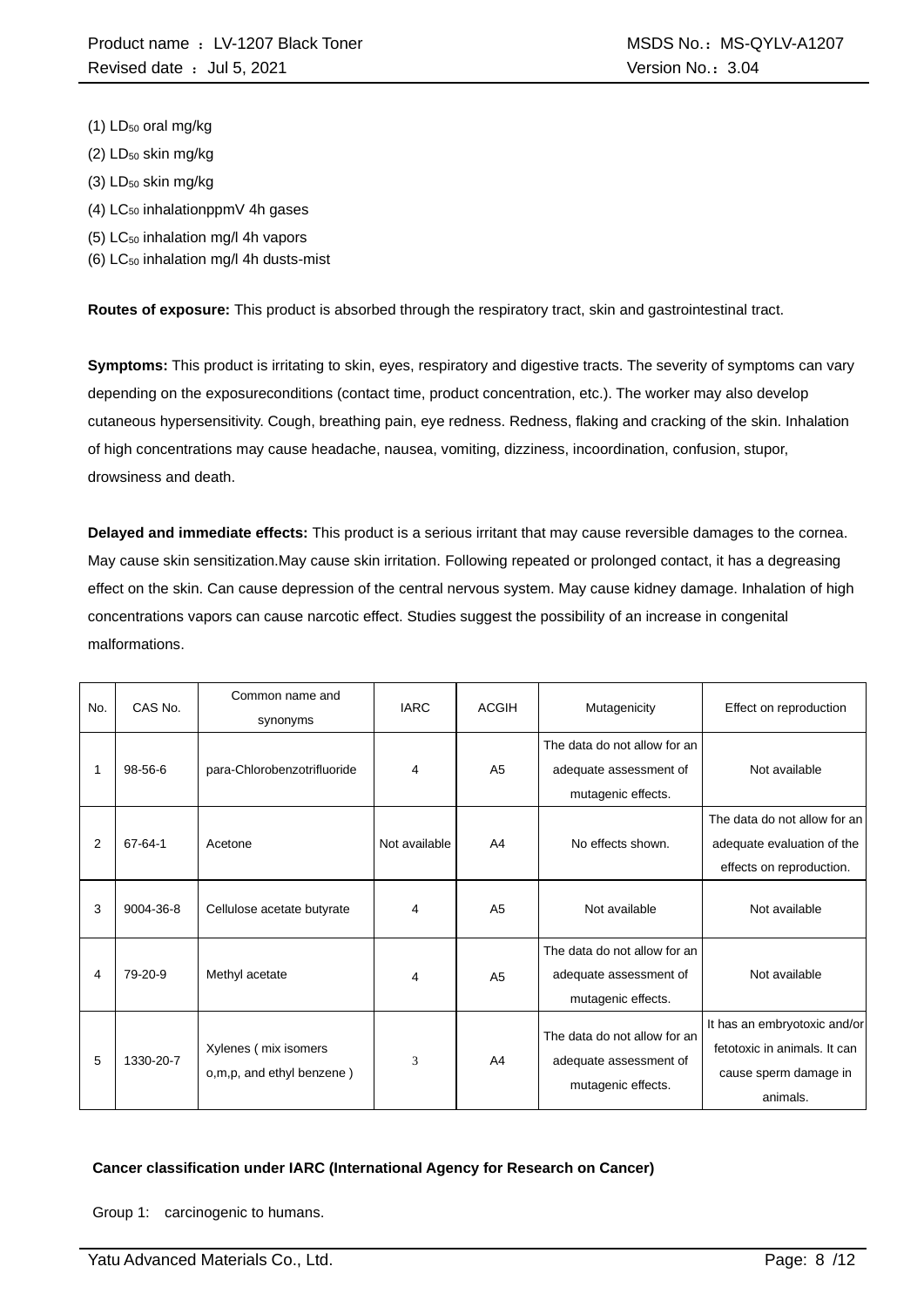Group 2A: probably carcinogenic to humans.

- Group 2B: possibly carcinogenic to humans.
- Group 3: not classifiable as to its carcinogenicity to humans.
- Group 4: probably not carcinogenic to humans.

#### **Cancer classification under ACGIH (American Conference of Governmental Industrial Hygienists)**

Group A1: confirmed human carcinogen.

Group A2: suspected human carcinogen.

Group A3: confirmed animal carcinogen with unknown relevance to humans.

Group A4: not classifiable as a human carcinogen.

Group A5: not suspected as a human carcinogen.

### **Section 12. Ecological information**

| No. | CAS No.   | Common name and synonyms                         | %    | Persistent       | Bio-             | Aquatic     |
|-----|-----------|--------------------------------------------------|------|------------------|------------------|-------------|
|     |           |                                                  |      |                  | accumulation     | ecotoxicity |
|     | 98-56-6   | para-Chlorobenzotrifluoride                      | 27.7 | N/A              | N/A              | N/A         |
| 2   | 67-64-1   | Acetone                                          | 11.2 | Yes              | No.              | No.         |
| 3   | 9004-36-8 | Cellulose acetate butyrate                       | 6    | <b>Uncertain</b> | <b>Uncertain</b> | No.         |
| 4   | 79-20-9   | Methyl acetate                                   | 3.5  | <b>Yes</b>       | No.              | No.         |
| 5   | 1330-20-7 | Xylenes (mix isomers o, m, p, and ethyl benzene) | 3.3  | <b>No</b>        | <b>No</b>        | <b>No</b>   |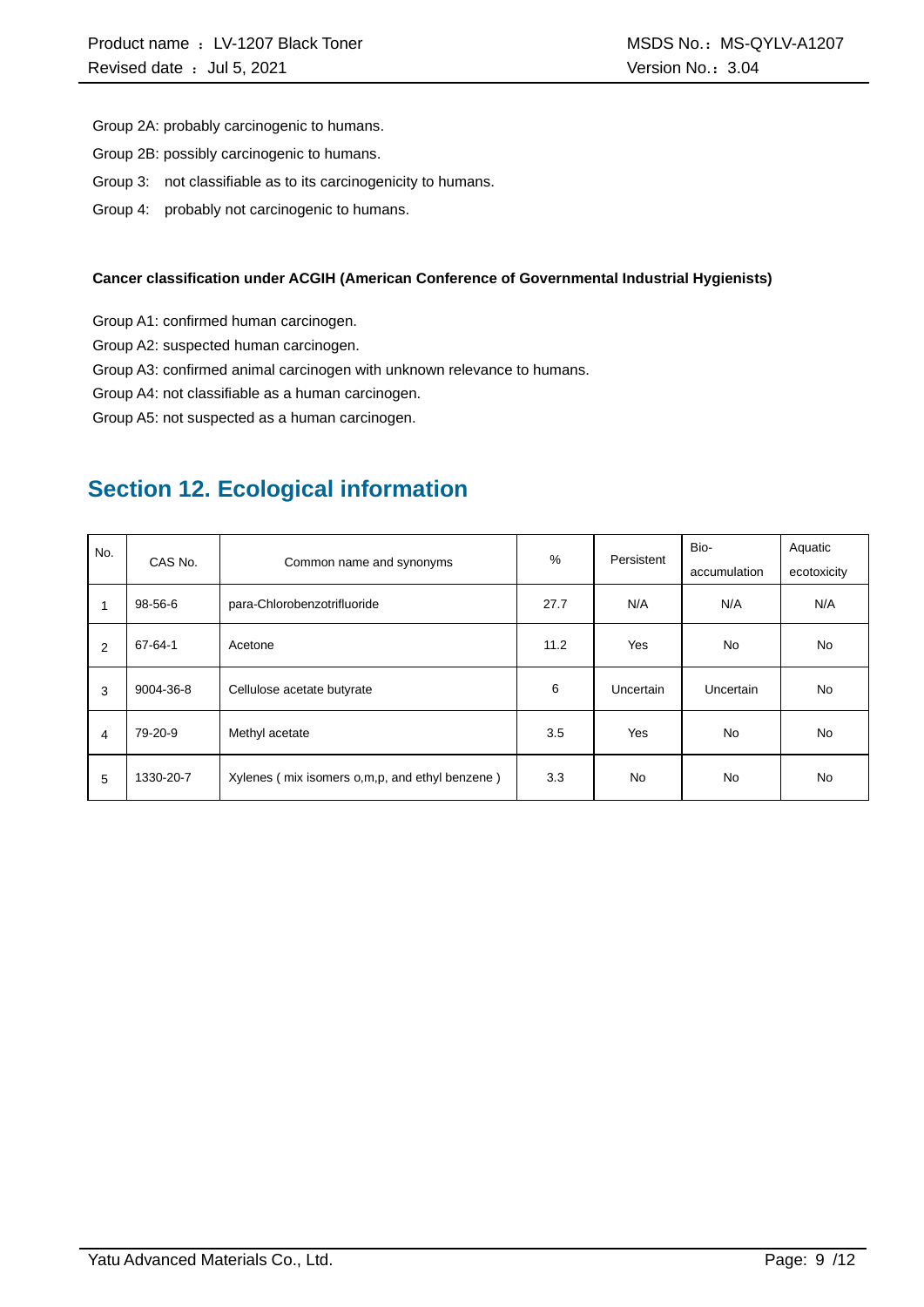| No. | CAS No.       | Common name and synonyms        | $\%$ | Ecotoxicity for aquatic | Ecotoxicity for aquatic | Aquatic           |
|-----|---------------|---------------------------------|------|-------------------------|-------------------------|-------------------|
|     |               |                                 |      | organisms-Short term    | organisims-Long term    | ecotoxicity       |
|     |               |                                 |      |                         | Toxic to aquatic life   | No known          |
| 1   | $98 - 56 - 6$ | para-Chlorobenzotrifluoride     | 27.7 | Not available.          | with long lasting       | adverse effect to |
|     |               |                                 |      |                         | effects.                | the environment.  |
|     |               |                                 |      |                         | No known adverse        | No known          |
| 2   | 67-64-1       | Acetone                         | 11.2 | No known adverse        |                         | adverse effect to |
|     |               |                                 |      | effect to aquatic life. | effect to aquatic life. | the environment.  |
|     |               |                                 |      |                         |                         | No known          |
| 3   | 9004-36-8     | Cellulose acetate butyrate      | 6    | No known adverse        | No known adverse        | adverse effect to |
|     |               |                                 |      | effect to aquatic life. | effect to aquatic life. | the environment.  |
|     |               |                                 |      | No known adverse        | No known                | No known          |
| 4   | 79-20-9       | Methyl acetate                  | 3.5  | effect to aquatic life  | adverse effect to       | adverse effect to |
|     |               |                                 |      |                         | aquatic life.           | the environment.  |
|     |               |                                 |      | No known adverse        | No known adverse        | No known          |
| 5   | 1330-20-7     | Xylenes (<br>mix isomers o,m,p, | 3.3  |                         |                         | adverse effect to |
|     |               | and ethyl benzene)              |      | effect to aquatic life. | effect to aquatic life. | the environment.  |

### **Section 13. Disposal considerations**

**Methods of disposal:** The generation of waste should be avoided or minimized wherever possible. Dispose of surplus and non-recyclable productsvia a licensed waste disposal contractor. Disposal of this product, solutions and any by-products should at all times comply with the requirements of environmental protection and waste disposal legislation and any regional local authority requirements. Empty containers or liners may retain some product residues. Vapor from product residues may create a highly flammable or explosive atmosphere inside the container. Do not cut, weld or grind used containers unless they have been cleaned thoroughly internally.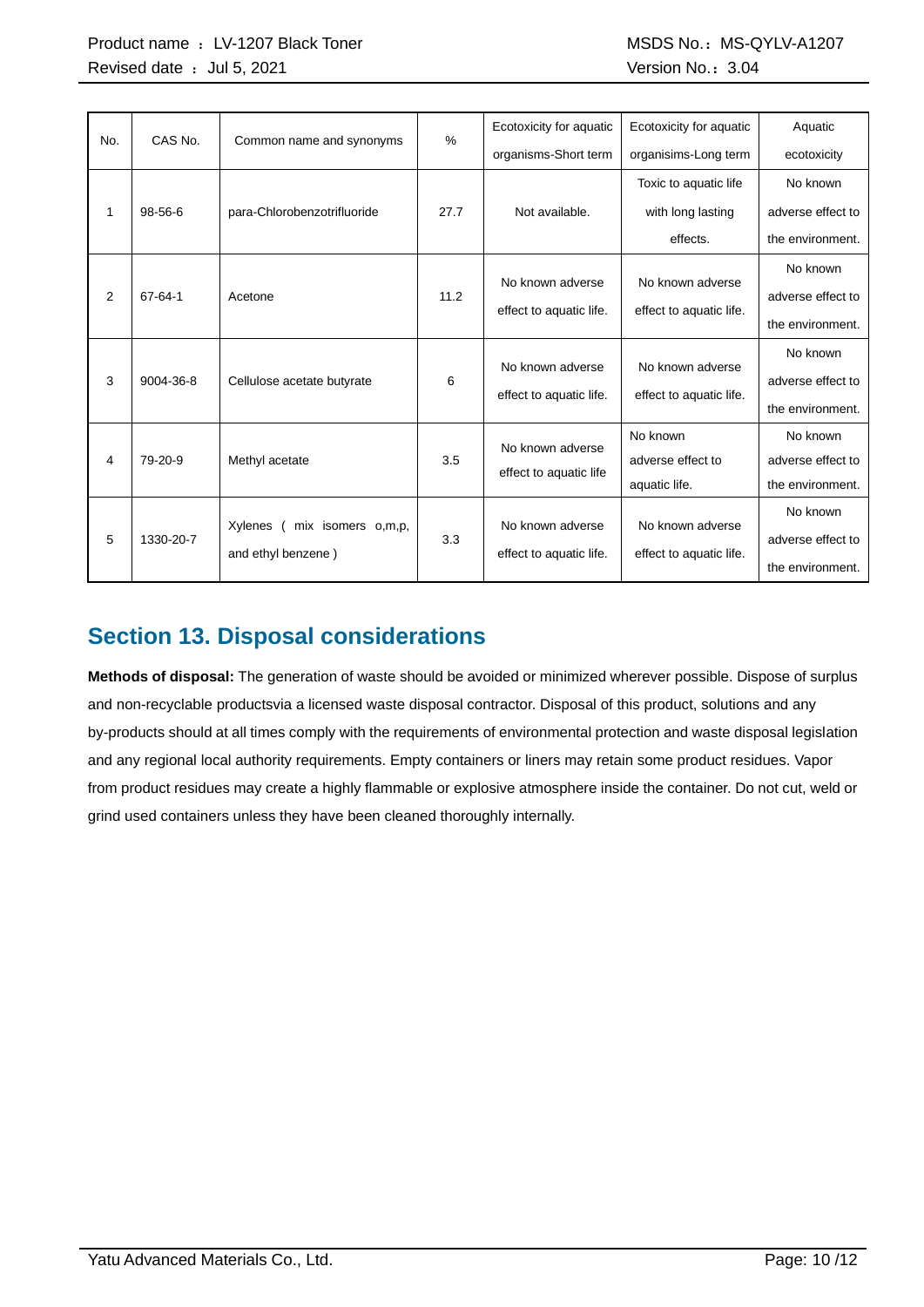### **Section 14. Transport information**

|                            | TDG          | <b>DOT</b>   | <b>IMDG</b>  | <b>IATA</b>  |
|----------------------------|--------------|--------------|--------------|--------------|
| UN number                  | 1263         | 1263         | 1263         | 1263         |
| Proper shipping name       | <b>PAINT</b> | <b>PAINT</b> | <b>PAINT</b> | <b>PAINT</b> |
| Transport hazard class(es) |              |              |              |              |
| Packing group              | н            | Ш            |              | Ш            |

#### **Other information**

**Marine pollutant:** No

**IMDG:** Not applicable

#### **Exemption for limited quantity:** 5 L

In accordance with the Canadian Transport of Dangerous Goods regulations by Road, we use the 1.17 exemption when applicable. In accordance with 49 CFR article 172.315 for transportation by a mode other than air, we use the Limited quantities exemption when applicable.

**Special precautions:** Not applicable

**Others exemptions:** No other exemption.

### **Section 15. Regulatory information**

#### **Canada**

| No.            | CAS No.   | Common name and synonyms                       | %    | <b>DSL</b> | <b>NDSL</b> | <b>NPRI</b> |
|----------------|-----------|------------------------------------------------|------|------------|-------------|-------------|
| 1              | 98-56-6   | para-Chlorobenzotrifluoride                    | 27.7 | X          |             |             |
| $\overline{2}$ | 67-64-1   | Acetone                                        | 11.2 | X          |             |             |
| 3              | 9004-36-8 | Cellulose acetate butyrate                     | 6    | X          |             |             |
| 4              | 79-20-9   | Methyl acetate                                 | 3.5  | X          |             |             |
| 5              | 1330-20-7 | Xylenes (mix isomers o,m,p, and ethyl benzene) | 3.3  | X          |             | Х           |

#### **United-States**

| No. | CAS No.   | Common name and synonyms    | %    | <b>TSCA</b> | PROP-65 | Right to know |
|-----|-----------|-----------------------------|------|-------------|---------|---------------|
|     | 98-56-6   | para-Chlorobenzotrifluoride | 27.7 | X           |         |               |
| 2   | 67-64-1   | Acetone                     | 11.2 | X           |         | х             |
| 3   | 9004-36-8 | Cellulose acetate butyrate  | 6    | X           |         |               |
| 4   | 79-20-9   | Methyl acetate              | 3.5  | X           |         | х             |